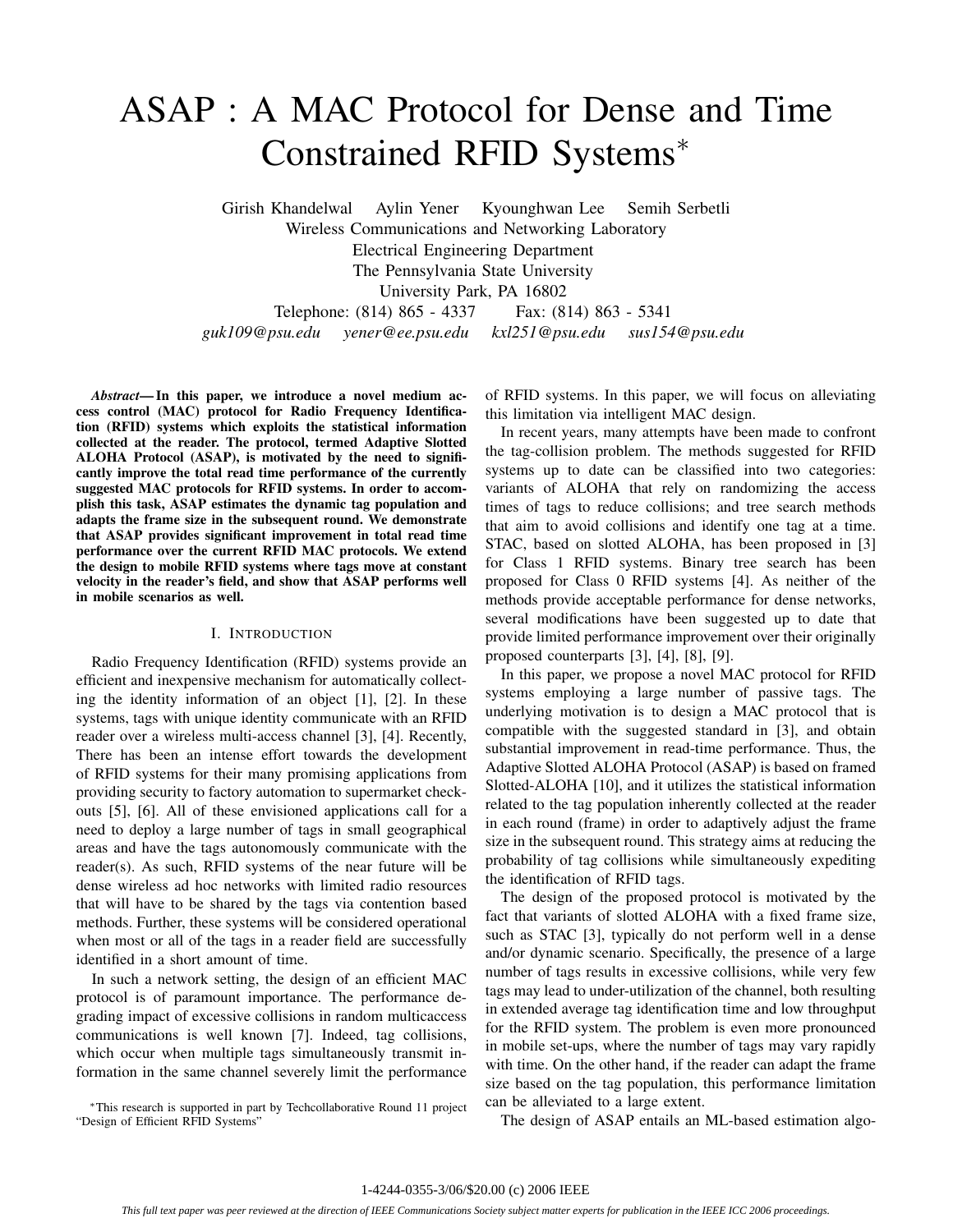

Fig. 1. Round structure of ASAP

rithm for the number of tags to be identified with the frame size decision algorithm designed to optimize an efficiency function defined in the sequel. We also extend the design of ASAP to handle mobile RFID systems (*m*-ASAP) where tags move in the reader's field. We demonstrate that both ASAP and *m*-ASAP have impressive performance in terms of total read time in dense RFID systems.

## II. SYSTEM MODEL AND MECHANICS OF ASAP

We consider the collision limited<sup>1</sup> 900MHz UHF RFID system where large number of passive tags try to communicate with one reader over a shared channel. Each passive tag transmits a data packet consisting of 64 bit EPC and 16 bit CRC with a symbol duration of  $4\mu s$  [4], [12]. Tags transmit the data bits by employing FSK using backscatter modulation [4]. The reader transmits a 900 MHz continuous wave to provide the power required to activate the passive tags.

Reader to tag communication is accomplished using '0', '1' and 'Null' data symbols as defined in [4]. The reader uses '0' and '1' to form commands, and 'Nulls' to signify the beginning of a command, the end of a command, and to close the slots within a frame. The reader transmits data in the former portion of the  $12.5\mu s$  symbol duration [4].

Communications between the reader and the tags takes place in rounds whose structure is shown in Figure 1. This structure is compatible with STAC [3].

To explain the communication between the reader and the tags, consider tag state machine described in Figure 2. Initially, the tags are in an inactive 'unpowered' state and they transition to the 'activated' state, when they "listen" to the 'reset', the 'oscillator calibration signals' and the 'data symbol calibration signals' as defined in [4]. The 'reader command' provides the frame size for the ongoing round. The tags in the 'activated' state collect the frame size information and transition to the 'select and transmit' state. In this state, each tag randomly selects a slot for transmission and transmits its packets.

'Null' signals the completion of a command and the end of every slot in a frame. This facilitates re-synchronization of the tags with the slot boundaries and allows the tags to keep track of the slot number in the current frame. The duration for the detection of an idle slot is 10 data symbols.

Tags go to 'ack wait' state after sending their identification strings. The reader transmits an 'ACK command' at the end of the round. The length of the command varies in proportion to the frame size of the round. The reader transmits '1', if the transmission in the corresponding slot was successful. It

<sup>1</sup>The received SNR is shown to be high enough to justify this assumption with passive tags communicating in a short range in [11].



Fig. 2. ASAP : Tag State Machine

transmits '0' if the slot was either idle or the transmissions resulted in a collision. Positively acknowledged tags transition to the 'identified' state and negatively acknowledged tags transition to the 'activated' state. Subsequent to the transmission of the 'ACK command', the reader broadcasts a new 'reader command' and a new round begins. We assume that the tags are synchronized upon receiving the new reader command.

#### III. ASAP

ASAP proposes the optimum frame size for each round after estimating the number of tags present in the reader's field. In this section, we discuss the design of an optimum frame size followed by a tag count estimation algorithm.

## *A. Design of an optimum frame size*

Consider first that the reader has already acquired the knowledge of the tag count. We will explain how the reader obtains the ML estimate of the tag count later in the paper.

Define the duration of an idle slot,  $T_I$ , and an occupied (successful or unsuccessful) slot,  $T_B$ . Note that in ASAP,  $T_I \neq T_B$  since idle slots are closed prematurely. Given these<br>definitions, we consider an efficiency function, n  $\epsilon_{\ell}$  defined definitions, we consider an efficiency function,  $p_{eff}$ , defined as the ratio of expected time taken by the successful slots to the expected time taken by the idle and the unsuccessful slots, as our performance metric. The motivation behind defining such a metric is that maximizing this function simultaneously increases the time due to successful transmissions, and decreases the time due to idle and unsuccessful transmissions, thus minimizing the waste of resources. We have

$$
p_{eff} = \frac{E[S] \cdot T_B}{E[U] \cdot T_B + E[I] \cdot T_I}
$$
 (1)

where  $E[S], E[I]$ , and  $E[U]$  are the expected number of successful slots idle slots and unsuccessful slots respectively successful slots, idle slots, and unsuccessful slots, respectively.

Given the (estimated) tag count in the reader's field, *K*, the problem is *to devise a frame size*, *N*, that maximizes the efficiency of the round,  $p_{eff}$ . Since each tag independently selects any particular slot with equal probability, the expected number of successful, idle, and unsuccessful slots in a frame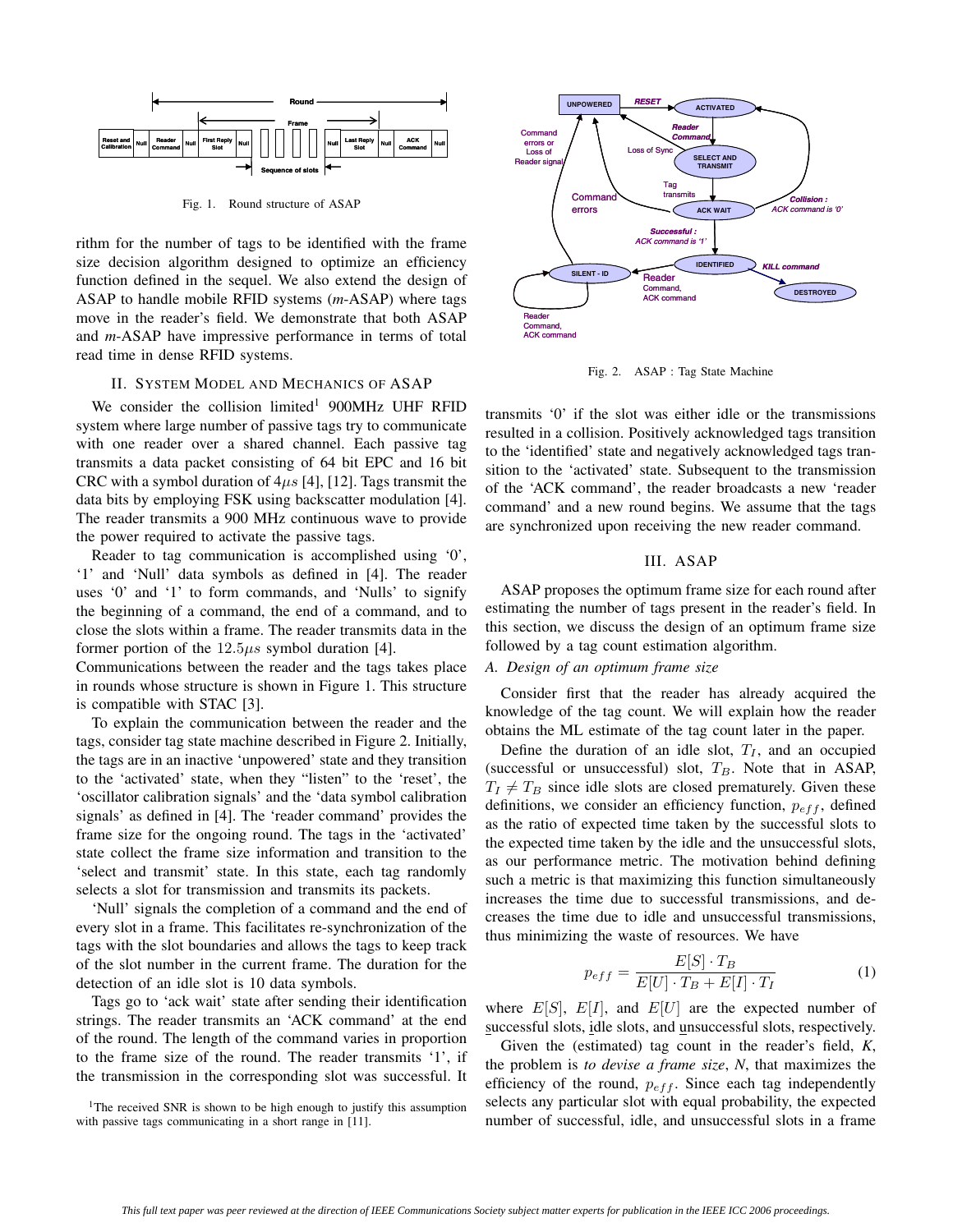| Actual<br>Tag Count $\Rightarrow$ | 10     |       | 80     |        |  |
|-----------------------------------|--------|-------|--------|--------|--|
| Slots $\Downarrow$                | МL     | Exp   | МL     | Exp    |  |
| 25                                | 10.184 | 10.1  | 62.44  | 62.44  |  |
| 50                                | 9.969  | 9.771 | 81.66  | 81.78  |  |
| 100                               | 9.989  | 9.932 | $\ast$ | 80.584 |  |

TABLE I COMPARISON OF ESTIMATION METHODS

are given by:

$$
E[S] = K(1 - \frac{1}{N})^{K-1}; \quad E[I] = N(1 - \frac{1}{N})^{K} \quad (2)
$$

$$
E[U] = N - K(1 - \frac{1}{N})^{K-1} - N(1 - \frac{1}{N})^K \tag{3}
$$

Substituting (2)-(3), (1) becomes

$$
p_{eff} = \frac{K}{N(1 - \frac{1}{N})^{1 - K} - K + N(1 - \frac{1}{N})(\alpha - 1)}
$$
(4)

where  $\alpha = T_I/T_B = 0.1884$  ( $T_I = 40 \mu s$ ,  $T_B = 320 \mu s$ ).

Generally speaking, N should be a function of K, i.e.,  $N =$  $f(K)$ . In this paper, we consider a class of simple policies and assume that *N* is linearly related to *K*, i.e.,  $N = \beta K$  and focus on finding the optimum multiplier. In this case, a closed form for the maximizer of  $p_{eff}$  can easily be found for large *K*. Using the approximation:

$$
\lim_{K \to \infty} (1 - \frac{1}{\beta K})^K \simeq e^{-1/\beta} \tag{5}
$$

(4) simplifies to

$$
p_{eff} = \frac{1}{\beta e^{1/\beta} + (\alpha - 1)\beta} \tag{6}
$$

which is strictly pseudo concave. As a result, the local maximum found at  $\beta^* = 1.943$  is also the global maximum for  $\beta > 0$  [13]. Therefore, we propose that the frame size in each round should be  $N = \beta^* K = 1.943K$ .

#### *B. Tag Count Estimation Algorithm*

 $\beta^*$  was found under the assumption that the reader knows the tag count. In practice, the reader may not have the tag count. Hence, the reader has to estimate this parameter.

In ASAP, the tags respond with their identification strings in their chosen slots once in a round. Functionally, the reader collects tags' transmissions, performs cyclic redundancy checks, acknowledges successful identifications, and in the process, it inherently collects statistics on the total idle slot count  $(Z_I)$ , the successful slot count  $(Z<sub>S</sub>)$  and the unsuccessful slot count  $(Z_U)$ . We propose to utilize this information to estimate the active tag count. In particular, we can use  $Z_I$  which has the probability mass function (PMF) for  $Z_I$  [14] is given by

$$
P(Z_I = Y | N, K) = \sum_{i=0}^{N-Y} (-1)^i {Y + i \choose Y} {N \choose Y + i} (1 - \frac{Y + i}{N})^K
$$
(7)

The ML estimation problem becomes

$$
\hat{K}_{ML} = \underset{K \in \{K \ge Z_S + 2Z_U\}}{\operatorname{argmax}} \ P(Z_I = Y | N, K) \tag{8}
$$

The likelihood function in (8) can be enumerated for different K values to find its maximum. Note that we rely on  $Z_I$  and not  $Z_S$  for the ML estimation simply because the PMF of  $Z_S$ [9] has local maxima.

In tag count estimation, one obvious concern is the range of K over which the likelihood function needs to be enumerated. We can use  $K = Z_S + 2Z_U$  as the lower bound since we have ruled out the possibility of erroneous receptions in a slot occupied by a single tag as well as the capture effect. In this case, there are at least the number of successful tags plus twice the number of unsuccessful tags, because when there is an unsuccessful slot, at least two tags contend for the slot. We can also use the fact that for a given N and  $Z_I$ , the likelihood function has a unique maximum and it is a monotonically decreasing function for  $K > K_{ML}$ . Thus, the search for  $K_{ML}$  is stopped when the likelihood function value begins to decrease, for increasing K.

Even with this reduction in complexity, the two factorials in (7) may render the enumeration of the likelihood function computationally complex for large  $N$  and  $K$ . An alternative simpler estimator can be obtained by rearranging the expression in equation (2) for  $E[I]$  and using  $E[I] \approx Z_I$ , as

$$
\hat{K}_{Exp} = \frac{\log(\frac{Z_I}{N})}{\log(1 - \frac{1}{N})}
$$
\n(9)

Our numerical results, a sample set of which is given in Table I, consistently suggest that the average of the tag count estimate for alternative method compares very closely with the average of ML estimator, even for smaller values of *N* and *K*. Note that the alternative tag count estimation method does not consider the observations,  $Z_S$  and  $Z_U$ . The ML tag estimation algorithm cannot be invoked when  $Z_I = 0$ . Similarly, the alternative estimation method cannot be used, when  $Z_I = 0$  or 1. In such cases, the tag count is adjusted as the lower bound  $(Z<sub>S</sub> + 2Z<sub>U</sub>)$ . This is the reason behind the relatively large error in the tag count estimate for  $N = 25$  and  $K = 80$ . In all other scenarios, the average of the tag count estimate for both methods is very close to the actual tag count.

#### IV. EXPECTED TOTAL READ TIME

In this section, we derive the expressions for the expected total identification time for reading *K* tags. The reader recursively offers rounds with adaptive frame sizes  $N_j = \beta K_j$ , where  $N_j$  is the frame size in the  $j^{th}$  round and  $K_j$  is the unidentified tag count at the beginning of the  $j^{th}$  round. Define  $T_i$  as the expected time duration of the  $j<sup>th</sup>$  round. Then

$$
T_j = T_B E[S_j] + T_B E[U_j] + T_I E[I_j]
$$
 (10)

where  $S_j$ ,  $I_j$ , and  $U_j$  denote the successful, idle, and unsuccessful slots respectively in the  $j<sup>th</sup>$  round. For large *K*, equation (10) simplifies to

$$
T_j = T_B \beta K_j [1 - (1 - \alpha)e^{-1/\beta}] \tag{11}
$$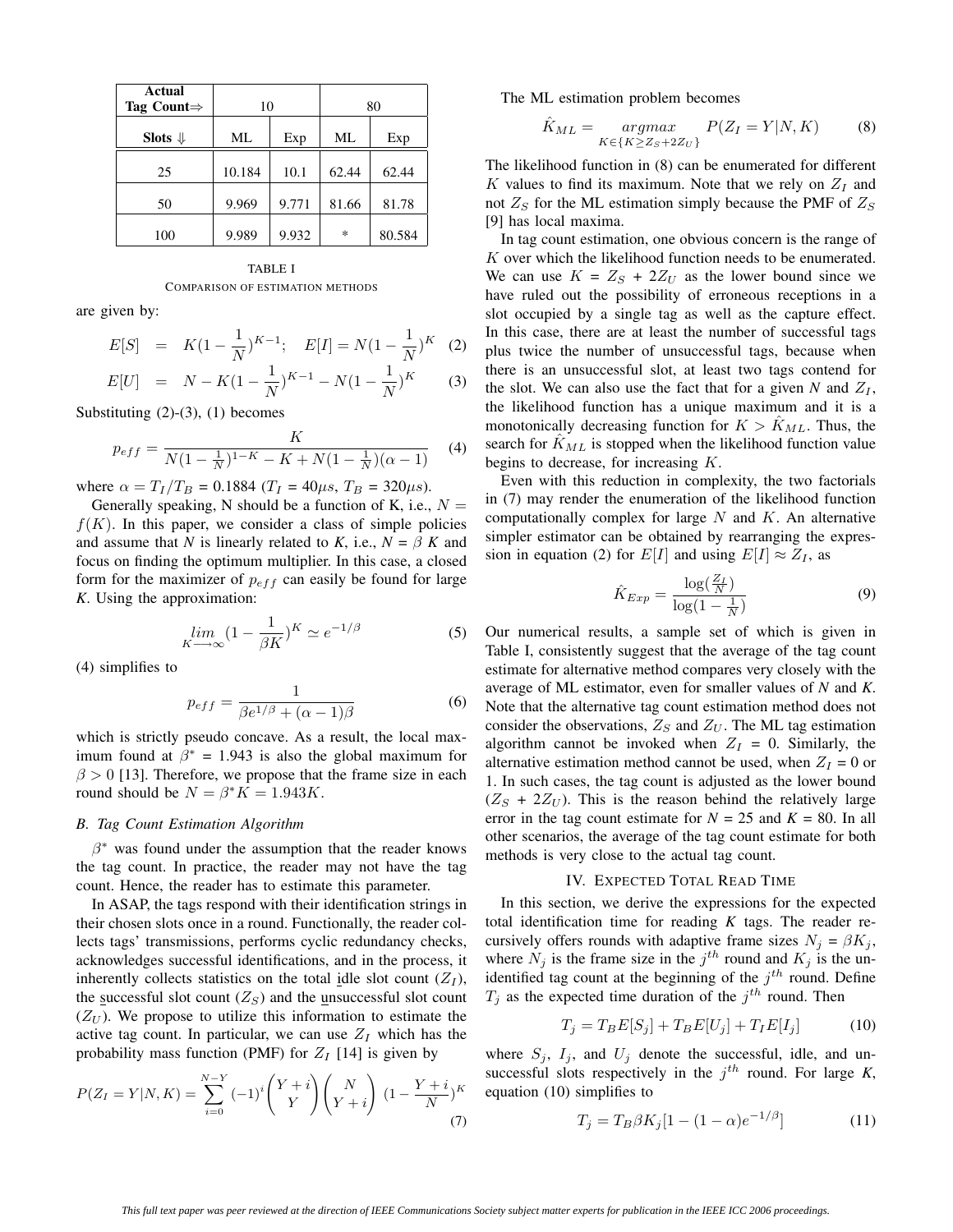We define total expected identification time, *T* as

$$
T = \sum_{j=1}^{\infty} T_j = T_B \beta [1 - (1 - \alpha)e^{-1/\beta}] \sum_{j=1}^{\infty} K_j
$$
 (12)

where  $K_i$  is given by

$$
K_j = K_{j-1} - E[S_{j-1}] = K_{j-1}(1 - e^{-1/\beta}) \tag{13}
$$

Using  $(12)$  and  $(5)$ , we get

$$
T = T_B \beta [1 - (1 - \alpha)e^{-1/\beta}] K e^{1/\beta}
$$
 (14)

which is the total identification time of  $K_1 = K$  tags when the reader employs the policy of offering an adaptive frame size of  $\beta$  times the unidentified tags participating in the round. We note that using  $(5)$  for derivation of T results in an underestimate of the actual duration of a round for small K because  $(1 - \frac{1}{\beta K})^K$  is smaller than  $e^{-1/\beta}$  for small K,<br>thus this analysis can be considered a pessimistic view of the thus, this analysis can be considered a pessimistic view of the performance of the proposed policy.

## V. *m*-ASAP

The biggest challenge that the mobile tags introduce is the time-constrained presence in the RFID field. The time the tag will spend in the reader's field clearly depends on the speed and the coverage of the reader. Tag density in the reader's field also affects the performance. In mobile RFID systems, the tag's basic communication mechanism is still the same: a tag enters the field, collects frame size information and repeatedly attempts the transmission of identification string. The difference is that the tag mutes not only when its transmission succeeds but also when it departs from the RFID field, whichever occurs first. In this setup, new tags continuously arrive into the RFID field. Consequently, a substantial tag population is there to schedule the transmissions in every round. We propose *mobile (m)*-ASAP for such RFID system setups and we focus on designs that improves the percentage of identified tag in the backdrop of the restricted time-presence of RFID tags. We design the initial tag count, the tag arrival rate and the tag departure rate in a mobile RFID system, such that  $P_{\%}$  tags are identified.

We assume that passive tags arrive into an RFID reader's field on a conveyor belt moving at a constant velocity, *V*. In stationary RFID system, the reader schedules the transmission of the 'reset' and 'oscillator calibration signal' cycle in the beginning of an identification process to energize and synchronize the tag's IC chip. In the mobile setting however, new tags arrive in the middle of an identification process and hence we need additional intermediate 'oscillator calibration signal' cycle to provide the synchronization information. Therefore, we propose that in *m*-ASAP, the reader schedules 'oscillator calibration signal' cycle of duration  $T_{cal}$  before the beginning of every new round as shown in Figure 3. The combination of the 'oscillator calibration signal' cycle, followed by a 'Null' and a 'round' is defined as the extended round of duration *T*.

The system model for *m*-ASAP is shown in Figure 4. We denote the maximum operating range of the reader as  $d_{max}$ 



Fig. 4. *m*-ASAP System Model.

Tags energized in this portion,  $t_e = T + T_{cal}$ 

and the vertical distance between the reader and the conveyor belt as  $h$ . We denote the total time spent by each tag in the RFID field as  $t = t_e + t_f$ . Here,  $t_e$  is the time during which new arriving tags energize and collect synchronization information and  $t_f$  is the time during which the tags schedule the transmission of their packets i.e., EPC and CRC. We choose  $t_e = T + T_{cal}$  as it ensures that new tags receive at least one 'calibration cycle' after collecting sufficient power while they transit the distance  $d_e$ . Accordingly, we compute  $t_f$  as they diameter the solarities  $u_e$ . The corresponding type of the  $t_f = \frac{2\sqrt{d_{max}^2 - h^2}}{V} - t_e$ . The new tags enter the zone  $d_f$  when the reader broadcasts an intermediate 'reader command' and this instance also marks the beginning of each tag's infield timer. We denote the tags that enter the reader field at the stroke of the  $i^{th}$  'reader command', or equivalently at the beginning of the round  $i$  as group,  $G_i$  tags. Therefore, the timer  $t_f$  for a group of tags arriving together in the reader field will expire at the same time.

We define the tag arrival rate as  $\psi$ . Since the tags are moving within the reader's field at a constant velocity, the tag arrival rate is equal to the tag departure rate. Other assumptions in the system model remain the same as before. In the mobile scenario, we design the MAC such that  $P_{\%}$  percentage of tags are identified. This will be accomplished by offering a sufficient number of rounds within time  $t_f$  for tags arriving in each group such that the desired percentage of the tags from each group are identified.

Assume that  $G_1$  tags arrive into the reader's field at the beginning of the first round. By design, ASAP will dictate that the reader offers a frame size of  $N = \beta G_1$  to optimize the efficiency of the first round. Recall that in this case, the expected time of a round is given by (11). Thus, in *m*-ASAP we have

$$
T = T_B \beta G_1 [1 - (1 - \alpha)e^{-1/\beta}] + T_{overhead}
$$
 (15)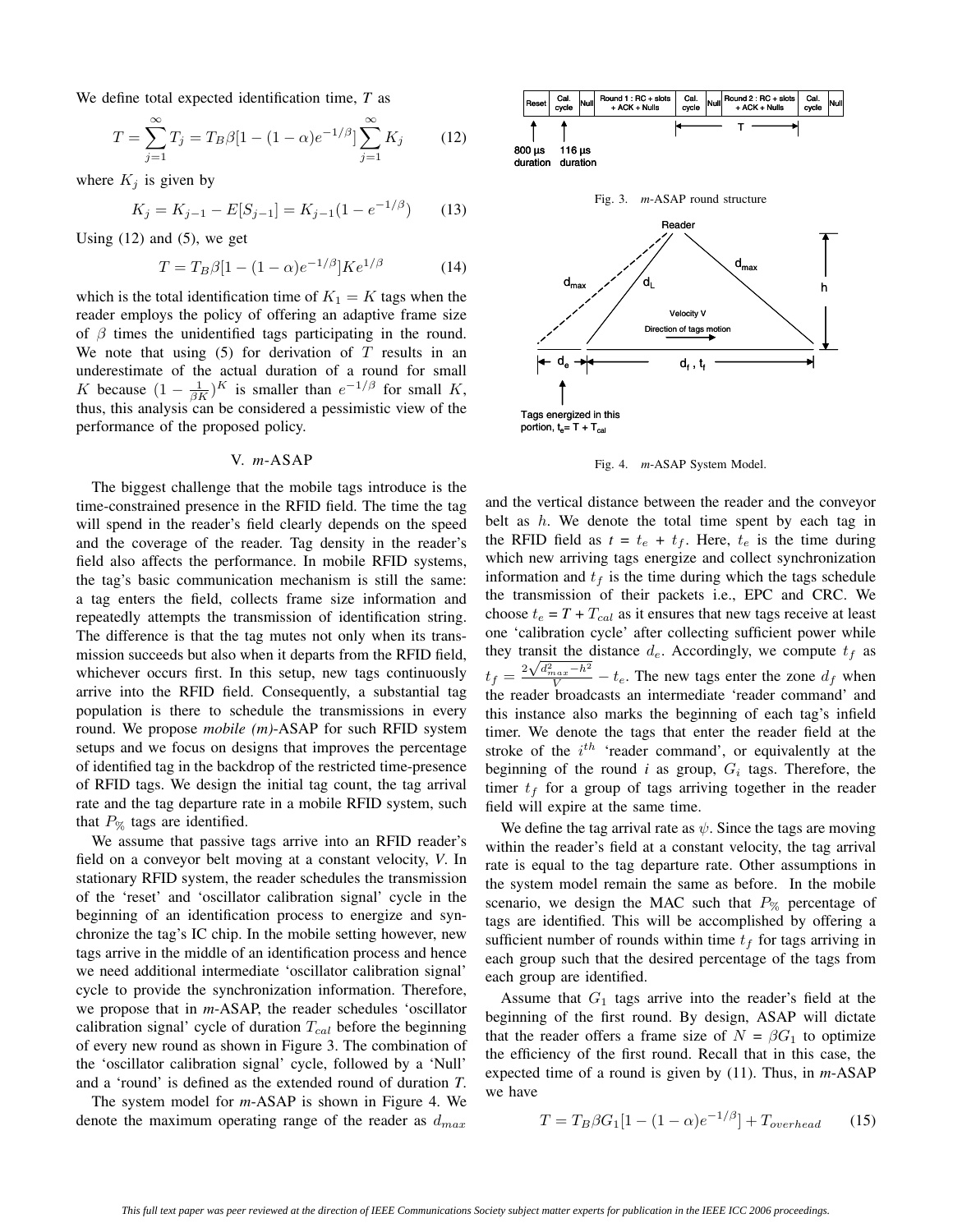where  $T_{overhead} = T_{Cal} + T_{Null} + T_{RC} + T_{Ack} = 403.5 \mu s.$ The key in *m*-ASAP is to keep an approximately constant number of tags in each round  $(G_1)$  leading to a duration of T per round. This in turn dictates an arrival rate  $\psi$  that can guarantee  $P_{\%}$  tag identification.

The desired arrival rate can be found as follows. For large values of  $G_1$  and N, the expected number of successful tags is given by

$$
E[S_1] = G_1 (1 - \frac{1}{N})^{G_1 - 1} = G_1 e^{-1/\beta} \tag{16}
$$

We thus require the number of new tags that arrive in the second round as  $G_2 = G_1 e^{-1/\beta}$ . When  $\psi$  is the tag arrival rate, then the expected value of new tags in the round will be given by  $\psi T$ . Therefore,  $\psi$  must satisfy  $\psi T = G_1 e^{-1/\beta}$ .

$$
\psi = \frac{G_1 e^{-1/\beta}}{T_B G_1 \beta [1 - (1 - \alpha)e^{-1/\beta}] + T_{overhead}}
$$
(17)

In order to find  $G_1$ , we take advantage of equation (13), which gives us the percentage of unidentified tags left when the reader recursively offers *n* rounds of appropriate frame sizes in ASAP. Recall that

$$
K_n = K_1 (1 - e^{-1/\beta})^{(n-1)}
$$
 (18)

Equivalently, the percentage of tags that remain at the beginning of the  $n^{th}$  round is  $\frac{K_n}{K_1}$  100 (%). Basically, if the reader offers an appropriate frame size in every round in view of the instantaneous tag population, then for large number of experiments, the total number of offered slots in each round will divide proportionally to the remaining tags of each group. In view of this, we can separate the tags from each group and can perform an independent analysis on each group of tags. Hence, we use equation (18) to find the number of rounds,  $n_r$  that every group of tags must participate in, such that the individual percentage of tags identified from every group is  $P_{\%}$ . We obtain  $n_r = \lfloor (n-1) \rfloor$  from

$$
\frac{100 - P_{\%}}{100} = (1 - e^{-1/\beta})^{(n-1)}
$$
(19)

Subsequently, we use  $n_r$  to compute the acceptable expected round duration as  $T = \frac{t - t_e}{n_r} = \frac{t - T_{cal}}{n_r + 1}$ . We substitute *T* in equation (15) to compute  $\overline{G}$  as: equation (15) to compute  $G_1$  as:

$$
G_1 = \frac{\frac{t - T_{cal}}{n_r + 1} - T_{overhead}}{T_B \beta [1 - (1 - \alpha)e^{-1/\beta}]} \tag{20}
$$

We further substitute the value of  $G_1$  in equation (17) to compute the arrival rate that should be met for the target  $P_{\%}$ .

Note that in this design, the reader attempts to offer an approximately fixed duration frame in every round. However, each tag chooses a slot randomly and independently and we also know that the duration of an idle slot is different from the duration of a busy slot within a frame. Consequently, the deviation in the statistics  $(Z_I, Z_S, Z_U)$  in a given frame has the effect of producing a variable duration round. In view of this discussion, it is possible that the timer of a particular group of tags may expire before they participate in all  $n_r$  rounds.



Fig. 5. Ideal ASAP vs. Fixed frame size policies : Average tag identification time.

Hence, we propose that the reader should design for either  $[(n-1)] + 1$  rounds, or use a threshold time,  $t_{th} < t_f$  to compute  $T$  and  $G_1$ .

#### VI. NUMERICAL RESULTS

In this section, we provide the simulation result. The simulation was done by using Matlab. We begin by comparing the performance of the ASAP and the fixed frame size policies where the reader offers the same frame size for every round and without any attempt to estimate the tag density. We also compare the performance of the case where the reader has the exact tag count (termed Ideal ASAP) with the case where the reader has the estimated count.

In Figure 5, the average tag identification time  $(T_{Av})$  for Ideal ASAP is significantly better than the fixed frame policies for any *K* and is approximately constant (0.578 ms  $\approx$  identification of approximately 1730 tags/second). In contrast, the fixed frame size policies show the best results when  $N \approx 2K_1$ . When the frame size offsets by a large value from  $N \approx 2K_1$ , the  $T_{Av}$  increases exponentially. For example, a very high values of  $T_{Av}$  was observed when (i)  $K_1 \geq 200$  with  $N =$ 50, and (ii)  $K_1 \geq 500$  with  $N = 100$ . Note that we do not observe the instability problem of ALOHA [15], [7], since the tag count is fixed and it decreases as the successful tags do not transmit in subsequent rounds. Next, we look into the performance of ASAP when the reader proposes an arbitrary frame size in the first round and subsequently, it estimates the tag count to propose the optimal frame size. In these simulations, we used the ML estimator, when both *N* and  $Z_I$  < 80, and the alternative estimator, otherwise. In Figure 6, We observe that  $T_{Av}$  remains below 0.7 ms for any large  $K \approx$ 1400-1450 tags/second for  $K > 50$ ), even when the frame size is small in the first round. This choice of frame size, however, impacts the  $T_{Av}$  for small tag count significantly, e.g.,  $T_{Av}$  of 1.3 ms, when *K* is 10 and  $N_1 = 150$ . Figure 7 compares the performance of ASAP with different multipliers. As expected  $\beta^* = 1.943$  performs the best. We observe that the multiplier values close to the optimum value, e.g., 2, perform almost as